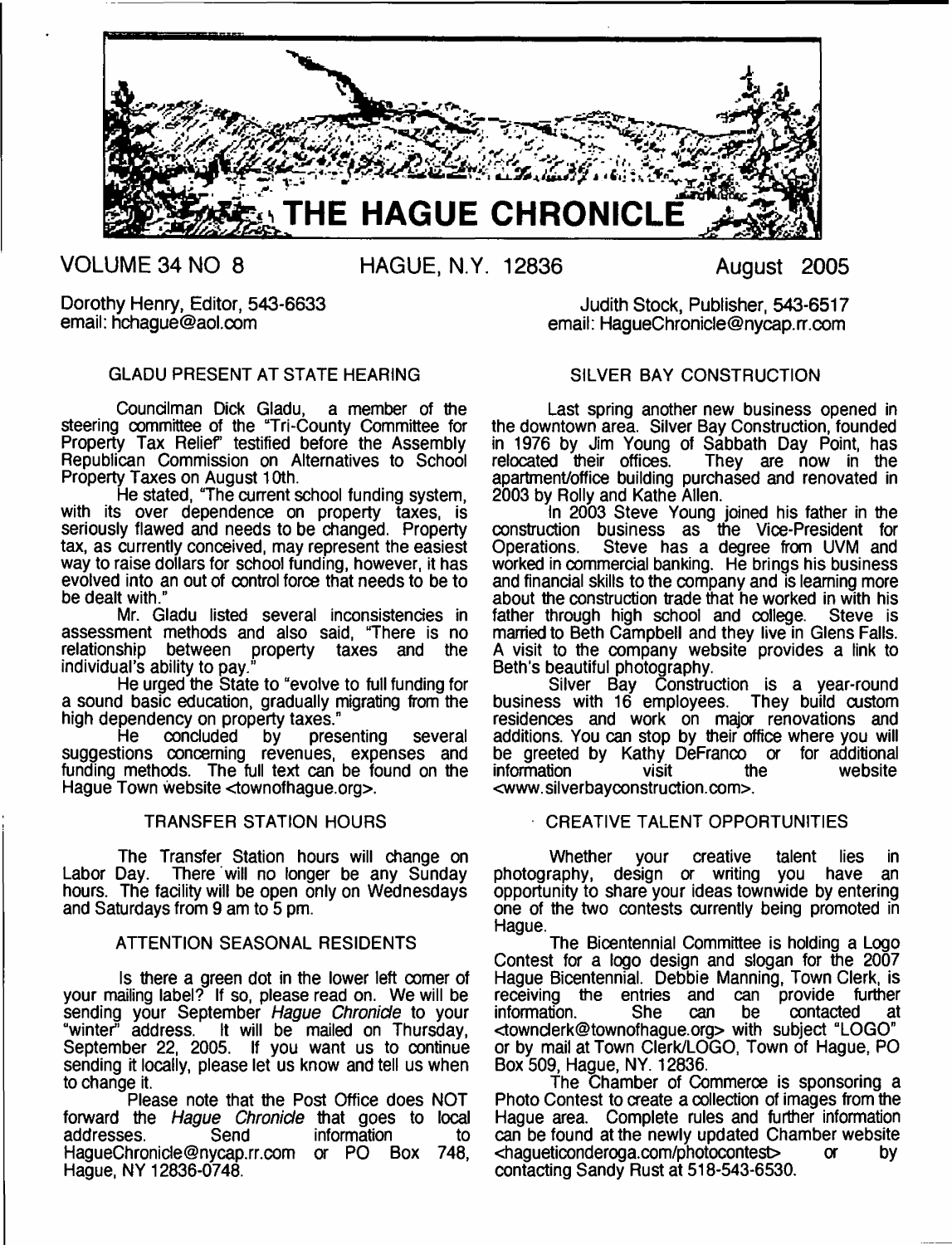The Annual Senior Picnic will be held on Tues., Aug 23rd, at the Hague Firehouse starting at The Club will supply burgers, franks, beverages & desserts, while everyone brings a dish to share. This gathering is always popular & well attended.

The Senior's Fall Outing will be held on Tues., Sept. 20th. The car pool will leave the Community Center at 9:15 a.m. for the drive to the Lake Champlain Maritime Museum at The Basin Harbor Club in Vergennes, VT. After our tour, we will enjoy lunch at the Club's Red Mill Restaurant. Final signup and car pool schedules will be established at the picnic.

September's Monthly Meeting will be held on Tues., Sept. 27th at the Community Center starting at ONE O'CLOCK . (note the change in time) We are happy to announce that our day's Program will be GRANT VAN PATTEN, PART II. Grant will present his Slide Show depicting his many years of involvement in the Television Industry during it's early years. In his words, "This was when TV was Live & you went on the air without a safety net!" Am certain you can all remember seeing a 'blooper" or two that occurred while watching your favorite shows. Well Grant has many of them on slides! We will see pictures of Uncle Milty, Howdy Doody, Sid Ceaser, Arthur Godfrey, Ed Sullivan, Wally Cox, etc. If VAN PATTEN, PART II is even half as entertaining<br>as PART I, we are in store for a delightful we are in store for a delightful afternoon. The Senior Citizens invite all of you out there to come join the fun. You do not have to be a Club Member . . . laughter is contagious and we would like to share it with you. Do plan to come.

If anyone has an interest in joining the Hague Senior Citizens Club, please give me a call (Madeline) 543-6130. Perhaps you would like to check us out at the picnic. Hope we see you then - August 23rd. ...mp

# CARILLON GARDEN CLUB

The Carillon Garden Club will present a Standard Fower Show on September 17 from 1-4 PM at the King's Garden, Fort Ticonderoga. The theme of the show is "Autumn Reflections." Entries will be in three divisions: design, horticulture and special displays.

General chairman of the show is Rose Marie<br>Viscardi, assisted by Joyce Mouradian as Viscardi, assisted by Joyce Mouradian as consultant, Vivian Den Bleyker, design; Jackie Viestenz, horticulture; and Sharon Lonergan, special exhibits. The cost is \$6. Show is free to members of National Garden Clubs and their guests.

For more information, contact Rose Marie Viscardi at 543-6348.



On Sunday August 28 from 12Noon - 4PM, a spaghetti dinner will be held at the firehouse on the comer of Rt. 8 and the West Hague Rd. The dinner is being sponsored by family members and the Fire Dept. to benefit Ronnie Swinton's recovery from his recent illness. Tickets are \$7.00 for adults and \$5.00 for children. Raffles will also be held to help defray medical expenses.

# HAGUE FISH & GAME CLUB

The Hague Fish and Game Club is having a Chicken & Biscuit Dinner on September 24 from 3-7 at the clubhouse off West Hague Road. Tickets are \$7 per dinner.

On the same day a Turkey Shoot will be held from 11am -3pm and a Gun Raffle will take place at 6 pm. Targets are \$5 each.

The Club meets on the third Tuesday of every month at 7:30pm at the Clubhouse and new members are welcome. For further information call Gene Moran at 543-6759.

#### **TICONDEROGA FESTIVAL GUILD HOME TOUR**

The Ticonderoga Festival Guild will present its fourth Tour of Homes on Sunday, September 11, from 2 to 5 PM. Six houses will be open for touring, with a reception from 4 to 5 at the Clifton West Garden at the Hague Community Center.

Homes include an historical parsonage, a hundred-year old Ti home, a lake cottage, a gracious brick home, and other homes on Lake George, one 40 years old and one built recently.

The tour will begin at the Festival Guild office where ticket holders may pick up their programs and head south. Those starting from the Hague area may pick up programs at the Hague Community Center and do the tour in reverse.

Music and flowers donated by volunteers will grace each home and the reception. Tickets are \$20 each and available from board members, at Rathbun's Jewelers in Ticonderoga, or by mailing a check to PO Box 125, Ticonderoga NY 12883. For more information, call 585-6716.

The funds raised will help fund the Arts Trek Children's Programs and keep the Guild operating through the off-season months when plans must be made and grants written. Cathie Burdick, 585-6716

### **CHAMPLAIN VALLEY CHORALE REHEARSALS**

The Champlain Valley Chorale announces resumption of its weekly rehearsal schedule on Tuesday evenings at 7:00 P.M. in Fellowship Hall of the First United Methodist Church, Wicker Streeet, Ticonderoga, beginning September 13, 2005. The date for its Christmas concert is set for Sunday, December 4, 2005, at 3:00 P.M. in the sanctuary of the church. The Chorale welcomes new singers for all sections and does not require an audition.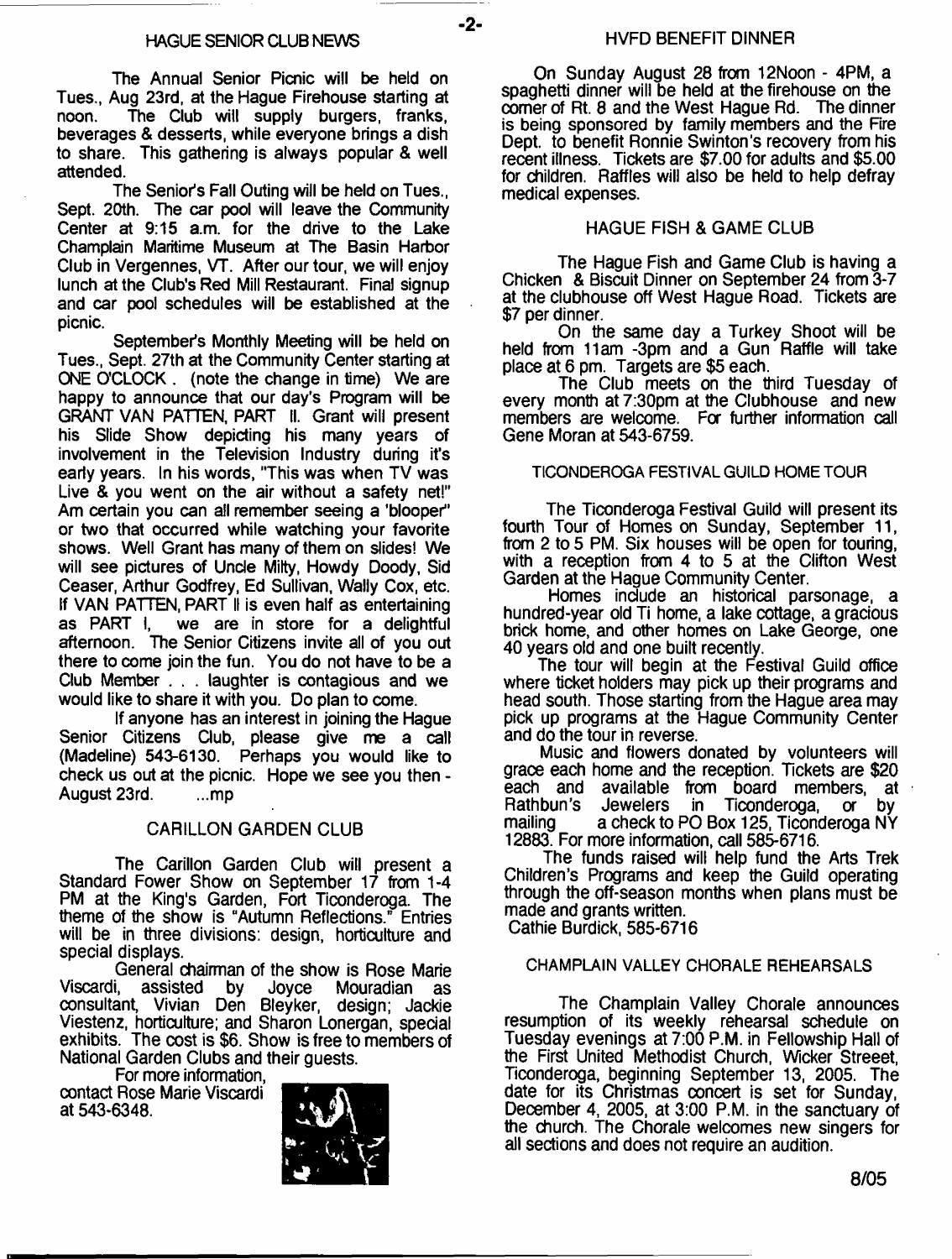- **3**-

On September 4th from 5pm to 8pm, the Darrins are hosting a fund-raising event for the benefit of The Clifton West Hague Museum. Cocktails and hors d'oeuvres will be served at their Viewpoint home. Donations received for the event will help the Museum receive matching grant money to further the goal of a great new museum in time for the 2007 Hague Bicentennial.

The Clifton West Hague Museum will preserve the heritage of our beautiful historic town. Efforts are continuing to catalog and display the substantial collection of photos and artifacts for the enjoyment of Hague residents and visitors alike.

For further information on this event, contact Bertha Dunsmore at the Hague Community Center (543-6161).

#### **LGPC MEETING**

The Lake George Park Commission will hold its monthly meeting at the Ticonderoga Town Center on Tuesday, August 23, 2005 at 10AM.

On the agenda will be a Stormwater Management Application submitted by G.<br>Randall & Cindy Hajeck (Nextel) Randall & Cindy Hqjeck (Nextel Communications Tower); public comments on pending applicatons; fiscal actions report; law enforcement committee report; water quality programs report and public comments.

#### **LGA PROGRAMS**

The Lake George Association will present another Family Program on Thursday, August 25th from 10:00 a.m. to 12:00 p.m at the Lake George Recreation Center off 9N.

This week's program will be **Wildlife in the Watershed:** What is living in woods and fields surrounding Lake George? Participants will learn some tracking skills, and also learn about some of the cool creatures that make this area home.

The program which is free of charge and open to the public, is recommended for families with children ages 5-12. Activities and games are featured during the two hour program. Reservations are required and for futher information, please contact Karin Badey at 668-3558.





#### HAGUE FOOD PANTRY

Hague Food Pantry volunteers, Sheryl Bailey and Viola Vassallo, are asking summer residents to consider a gift to the Food Pantry as they prepare to dose up their homes for the season.

Any gifts are appreciated. They can always use cans of vegetables, soup, tuna, stew and peanut butter. There is also an ongoing need for low sodium food products.

You can drop off bags at the Community Center.



# CATHERINE CLARK IS NEW ZEO

Catherine Clark was appointed as the Town of Hague Zoning Enforcement Officer by the Town Board at a special meeting on August 2nd.

Cathy has served as President of the Rotary Club of Northern Lake George and was on the Town Planning Board. She ran for a Council position previously and was slated to be on the ballot this fall before her appointment as ZEO.



**8/05**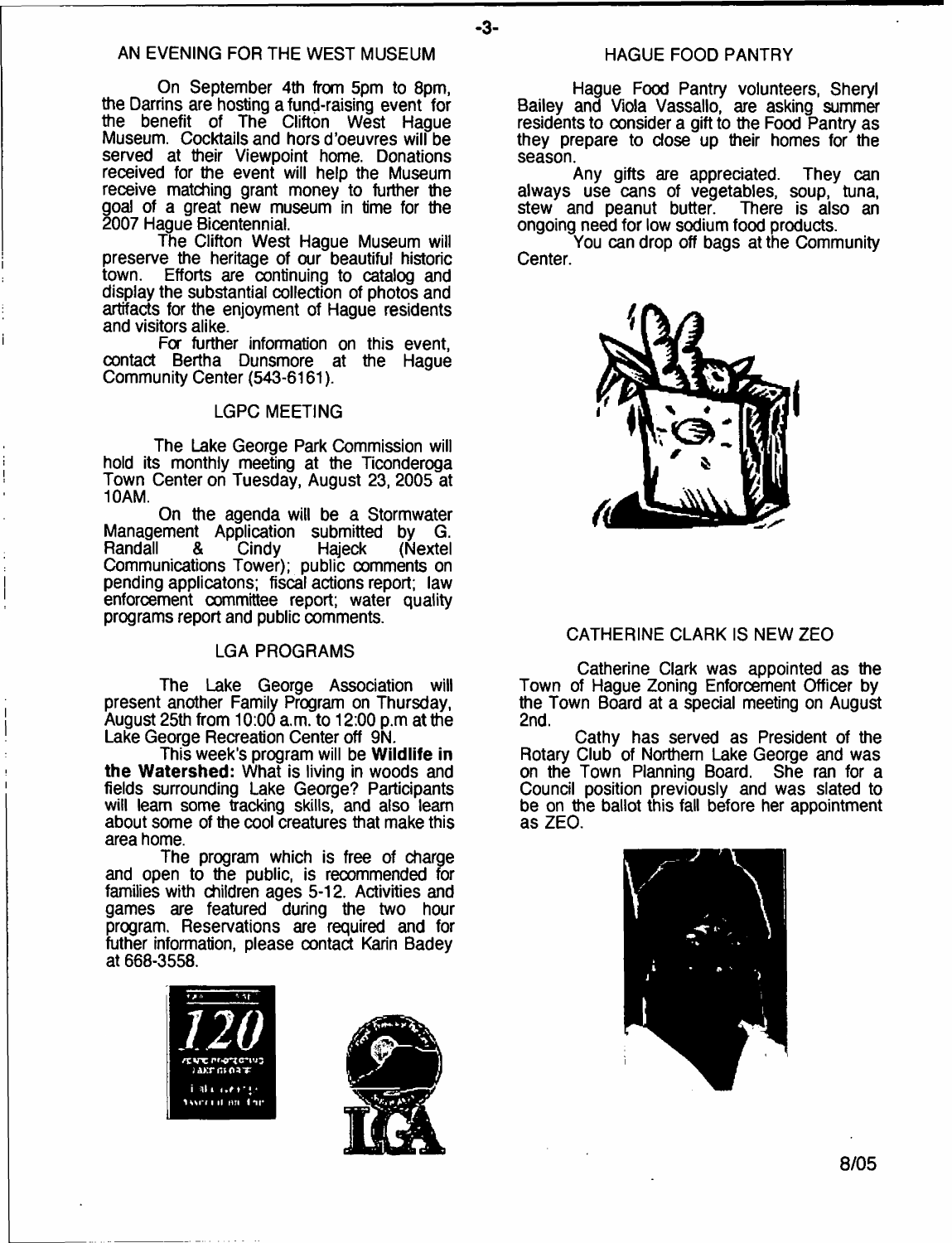Robert Goetsch, Chairman and Bruce Clark, Mary Lou Doulin, Martin Fitzgerald, Jr., George lanson, and Bill Pittman were present and Tina King was absent.

#### Reinaold. (43.13-1-51 Abenakis Rd.. TR-1

The Board approved the modifications made to the house plans which reduce the footprint of the building, making it less non-conforming.

#### Hague Volunteer Fire Department. (25.4-1-16). West Hague Rd. OC-1

The department requested retroactive approval for a variance for having greater than 20% lot coverage and less than the required 25 ft. front setback. A Public Hearing was scheduled for the next month's meeting on August 23, 2005.

#### PLANNING BOARD - 8/4/05

Chairman David Swanson, Roily Allen, Cathy Clark, Pam Peterson, John Brown and Peter Foster were present and Tim Costello was absent.

A Public Hearing was held on the application by Elizabeth Meehan and N. Jon Meehan for a subdivision on 860 New Hague Road. Adjoining neighbor Mary Meehan, of 867 New Hague Road, indicated that she has a deed showing her ownership of some of the property listed in the application.

The next Public Hearing was held on the Ragot application to subdivide property on Route 9N across from Cape Cod Village. Chairman Swanson reported that 18 letters had been received in opposition to the application. Some dted the problems of flooding on a section of the property but most of the letters addressed concerns about the restrictions in Mr. Ragot's deed stating that sub-division was not allowed.

Chairman Swanson addressed the issue of the deed restriction. He noted that the Planning Board does not have the right to enforce private covenants. Although the Cape Cod Village Club has the right to pursue the enforcement of the deed restrictions in a civil court, the Planning Board does not have the right of enforcement according to the legal advice of both the NVS Department of State and Town Attorney Viscardi.

Additionally, Chairman Swanson noted that the Ragot application meets the minimum requirements for a subdivision although the Planning Board has not yet acted on the application. The Planning Board has 62 days to act after the Public Hearing on a proposal. If they do not take any action, it is automatically approved.

The last Public Hearing was held on the Beneduce application for a major subdivision on Dodd Hill Road. Joe Feurst, All Points Land Survey, represented Mr. Beneduce. He stated that they are following all the guidelines in the subdivision regulations.

Alice Patchett spoke in favor of the project and spoke about the good character of Mr. Beneduce. Peter Loyola, with CLAsite who prepared the SWPPP report, stated that they will comply with the stormwater regulations and are proposing only selective cutting. A retention pond will be built mostly on Mr. Beneduce's property so he will be maintaining it.

ZONING BOARD OF APPEALS - 7/28/05 Nelson Waters, 239 Decker Hill Road, spoke in favor of the project noting that the lots are larger than required, the property is flat, there is plenty of room for ingress and egress and the stormwater plan is "above and beyond" what is necessary.

Several letters have been received against the proposal including an unsigned letter. It was stated that it is the policy of the Planning

Board not to read an unsigned letter.<br>Chris Navitsky, Lake Navitsky, Lake George Waterkeeper, has reviewed the application and finds that there is no reference to the LGPC regulations on stormwater management He spoke at length in detail and also wrote a letter to the Planning Board outlining several general issues as well as with the stormwater management plan. He requested that no approval be given until these issues are addressed and that the Public Hearing be kept open.

Sandy Swanson, 124 Dodd Hill Road, expressed concern about the impact of 10 new wells and a guarantee that it would not deplete the wells of the existing homes. The engineer felt that the wells would be around 100ft deep but one neighbor had to drill over 500 feet.

Susan Damn, 15 Viewpoint Road, expressed concern about Lot 11, the large remaining parcel in the subdivision that Mr. Beneduce is keeping. Since that lot adjoins a brook which runs into Lake George, she asked<br>about restrictions or plans for further restrictions subdivisions of that parcel. Mr. Feurst said that the plans call for a 100 foot buffer on either side of the brook.

In light of the 62 day time dock which starts at the dose of a public hearing the Board decided to keep the Public Hearing open until next month to give time for some of the issues that were raised to be addressed.

# OLD BUSINESS -SUBDIVISIONS

1. MEEHAN (11-1-4.2), 860 New Hague

Road, OC-1 and RC. applicant wishes to subdivide a portion of the 125 acre property into two parcels of 5 acres and 119.6 acres. The Board voted to postpone action on this application since no revised plan has been received and an issue of ownership was addressed in the Public Hearing.

2. RAGOT (42.20-1-6), Lakeshore Drive, TR-2

The applicant wishes to subdivide a  $7.73$  acre parcel to create 4 lots -  $3$ of 1.1 acres and the other of 4.43 acres. The Board tabled this request for 30 days to ensure that issues raised in the Public Hearing are addressed.

Contd on page 5 - Planning Board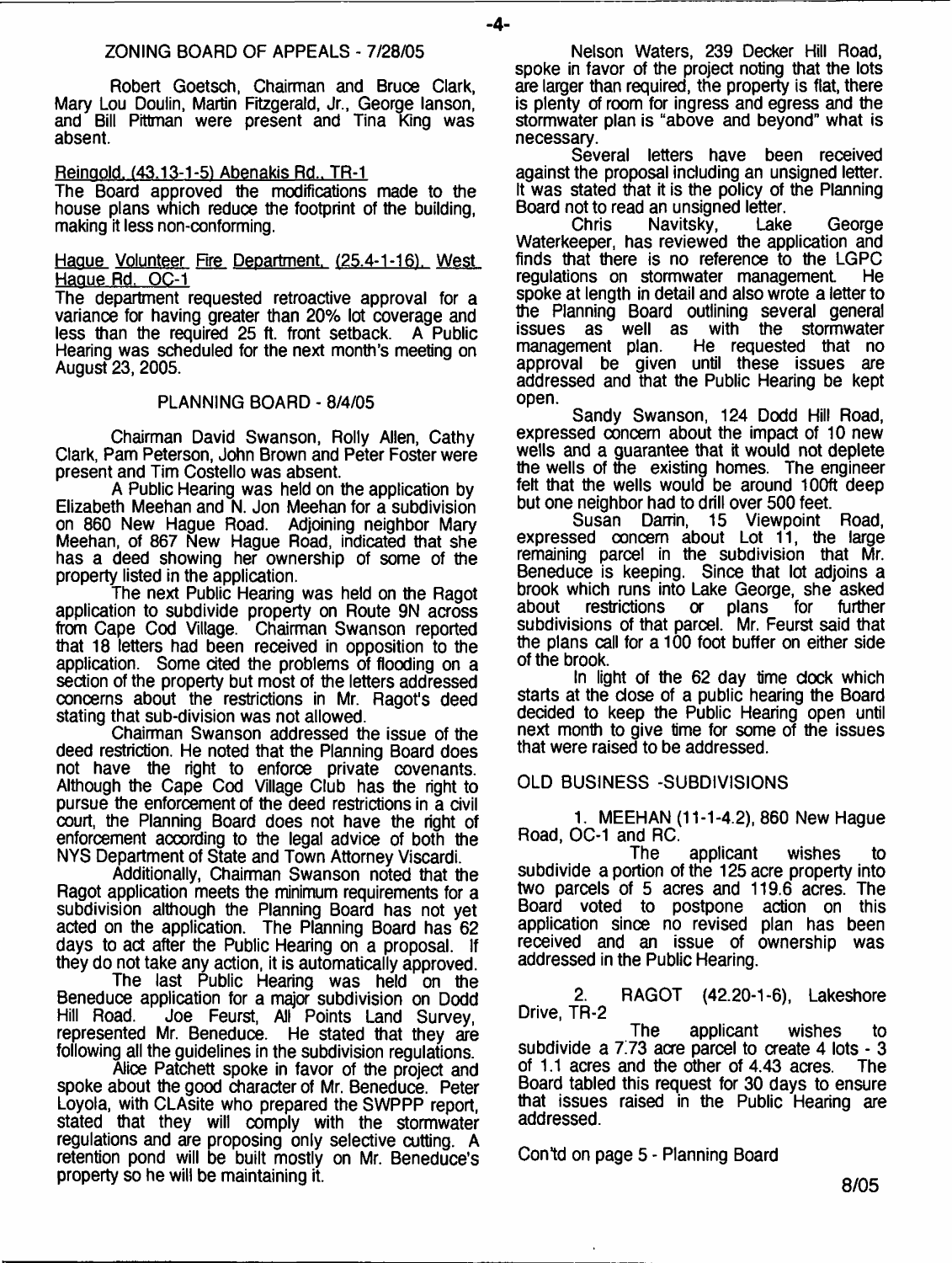3. BENEDUCE (42-1-23.1), Dodd Hill Road, TR-1

-5-

The applicant requests approval for a major 11-lot subdivision. A list of items to<br>be considered were discussed with the considered were discussed with the developer after the site visit and indicated in the sketch plan approval (including the 100 ft buffer on either side of the brook and no development on lots 1 & 2 beyond the stone wall). Mr. Feurst noted that each lot will be cleared for the driveway and house but no other cutting will be done in order to maintain buffers between the<br>lots. A note is on the plat to indicate the A note is on the plat to indicate the

restrictions on the cutting.<br>A new survey indicates the buffer. The issue of parkland requirements, and whether the buffer satisfies this requirement, will still have to be determined by the Town Board after recommendation by the Planning Board.

Mr. Feurst indicated that the location of the wet pond will contain any stormwater runoff before it gets to the brook. Additional considerations will be given to the concerns about stormwater management. preliminary hydrostudy should be done with regard to the 10 wells on 10 acres which share the same aquifer with other properties already<br>using it. Public Hearing is being held open so Public Hearing is being held open so no action was taken.

SITE PLAN REVIEWS

1. LIPORI (26.10-1-18), Forest Bay, TR-1

The Board approved the applicant ion to remove the existing house and replace it with a 2-story log home.

#### NEW BUSINESS

1. DWENGER (60.9-1-31), Bobkat Lane, TR-1

At a continuation of the meeting on August 8th, the Board approved the application to add an addition (which will be within 100 feet of the Lake) to the front (street side) of their existing home.

#### SPECIAL TOWN BOARD MEETINGS

The Town Board met for three special town board meetings on July 25, July 29 and August 2.

*The Hague Chronicle* was not informed of these meetings (a requirement under the Open Meetings Law) and therefore can only report from the published minutes.

The Board rescinded Resolution #23 (signs on Carney Point Drive) and passed Resolutions #54 (authorizing the Supervisor to act in financial matters) and #55 (to participate in a GIS needs assessment).

Interviews were held for the position of ZEO. Catherine Clark was appointed at the August 2 meeting.

The Town Board meeting was postponed from August 9th by Supervisor Belden. In order to meet our publishing deadline, we are reporting just the highlights of that meeting. The full minutes of any Board meeting can be found on the website <townofhague.org>.

Supervisor Belden and Coundlmen Patchett, Gladu and Meola were present and Councilman Megow was absent.

A moment of silence was held for Gus Getta.

Public comments were heard from Judy Stock, Hague Chronicle Publisher who "expressed chagrin" that three special meetings had been held since the last regular meeting and no attempt had been made to contact *The Hague Chronicle.*

Comments were also heard from George lanson and Nelson Waters concerning a possible conflict of interest in the Zoning Board of Appeals since Bruce Clark is a member and his wife, Cathy, is the new Zoning Enforcement Officer. Mr. lanson noted that if there was a 5-4 vote that was in favor of a ruling by the ZEO there might be an appearance of conflict which might lead to a legal case. Mr. Clark noted that if he had felt there was any conflict issue he would have resigned already. The Board members would like a legal opinion and Supervisor Belden is to contact the Town Attorney.

Phil Smith, President of the Forest Bay Property Owners Association, spoke about the support of the Association for Town plans to extend the sewer to the north. He said that they hoped to hear of an update soon. Supervisor Belden later mentioned that they are still waiting for the figures from the county engineers and will let Forest Bay know when he hears.

The Board voted to amend the insurance policy to reflect replacement costs which will increase the premium by \$1500.

Councilman Meola reported that activities in the Town Park are working well this summer. The weather has been good and the workers are doing a great job. The beach and park have been well maintained. There have been fewer geese and the waste has been cleaned up. The Town has collected \$4000 in launch fees and issued a number of violation notices for boats parking over- night. The ordinance states that there is to be no boat repair in the slip although one individual has been working on boats on a regular basis.

Art Steitz told the Board that one of the street lights planned for Route 8 has been set up in his yard and "it is ugly." (Driving by his house later that night, we certainly concur.) It was suggested that something will need to be done and it may involve losing some of the \$36,000 spent on the lights. Supervisor Belden said he would set up a meeting with the Enhancement Committee and the Town Board.

Con't on page 6 - Town Board

*Imagination is more important than knowledge...* Albert Einstein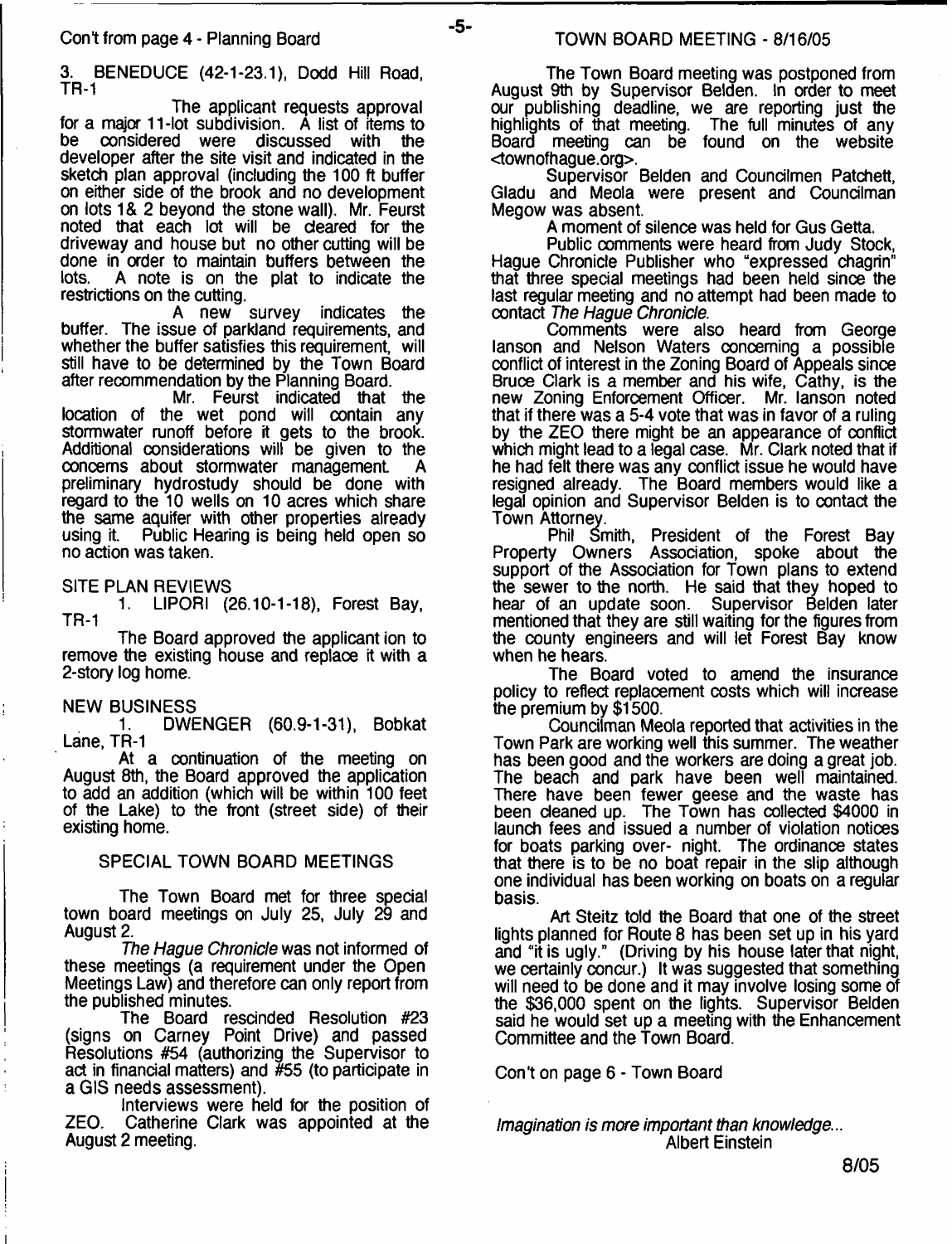Councilman Gladu reported on his testimony before the Assembly Committee on taxes and also proposed that the Board support sending out a petition he had prepared which he<br>feels keeps pressure on the legislature. pressure on the legislature. Coundiman Meola felt that the petition would not do any good and was a distraction from the need to push for decreases in the school budget. The Board did not approve support of the petition (Gladu and Belden for; Meola and Patchett against) but Mr. Gladu said he will pursue the petition as a private citizen.

The Board approved a proposal to sponsor a weekly bus trip to Ticonderoga at the request of the Hague Senior Citizens. The Ticonderoga School District will be able to provide a small bus for 8 or 9 people on Saturdays from 9 am to 2 pm for \$132 per day.

The Board accepted Cathy Clark's resignation from the Planning Board as she was appointed Zoning Enforcement Officer at a special meeting on August 2. Advertisements will go out for a new Planning Board member.



Did you know?

**The latitude of Hague is 43.745N. The longitude is -73.498W.**

**The population, at the time of the 2000 census, was 854.**

-6-

On Tuesday, August 16th, the Hague Bicentennial Committee held an open meeting for all interested persons to learn about what the committee has discussed to date, to generate enthusiasm and to get new volunteers.

The Bicentennial Committee has formed sub-committees to deal with a variety of tasks. The Executive Committee, chaired by Judy Stock and Dan Belden, ex-officio, will oversee the activities of the Bicentennial Committee with the heads of the other sub-committees and Councilman Gladu from the Town Board. They will help coordinate the publicity and advertising of events with the Hague Chamber of Commerce as well as make information available to the public through the Town website through <townofhague.org>.

The Treasurer, Bob deBuys, is working with the Town to set up accounts and work on budgets.

Holly deBuys chairs the Historical Committee which is coordinating the collection of information from organizations in Hague to complete a timeline to be displayed during the Bicentennial. She is also collecting information on town history which can be shared with the West Museum.

The committee charged with the Logo contest and investigating merchandise that can be sold during the Bicentennial is headed by Debbie Manning, Town Clerk.

Kay Santaniello and Judy Stock will cochair the Reunion Committee which hopes to have many former students of Hague Central School participate in the Bicentennial.

Chairmen of individual events are still to be determined and volunteers are needed and most welcome. If you wish to help in any way, contact Judy Stock at 543-6517 or by email at [<haguejudy@nycap.rr.com](mailto:haguejudy@nycap.rr.com)>.

The Bicentennial will encompass all the events during the year but the focus of the Celebration will be from August 9 - 19, 2007. The weekend of Friday, August 9 - Sunday August 12 will be devoted to the Hague Reunion events. The weekend of Friday, August 16 - Sunday August 19 will have special Town events, and other activities/displays/shows will occur during the week.

On Saturday, August 17 there will be a Town party and fireworks.

The members of the Hague Bicentennial Committee are Roily Allen, Dan Belden, John Brown, Peggy Darrin, Holly deBuys, Bob deBuys, Bertha Dunsmore, Ken Engler, Diane Farinick, Dick Gladu, Dottie Henry, Kay Holliday, Vinnie Jones, Karen Laundree, Debbie Manning, Madeline Pelkey, Judy Stock and Nancy Young.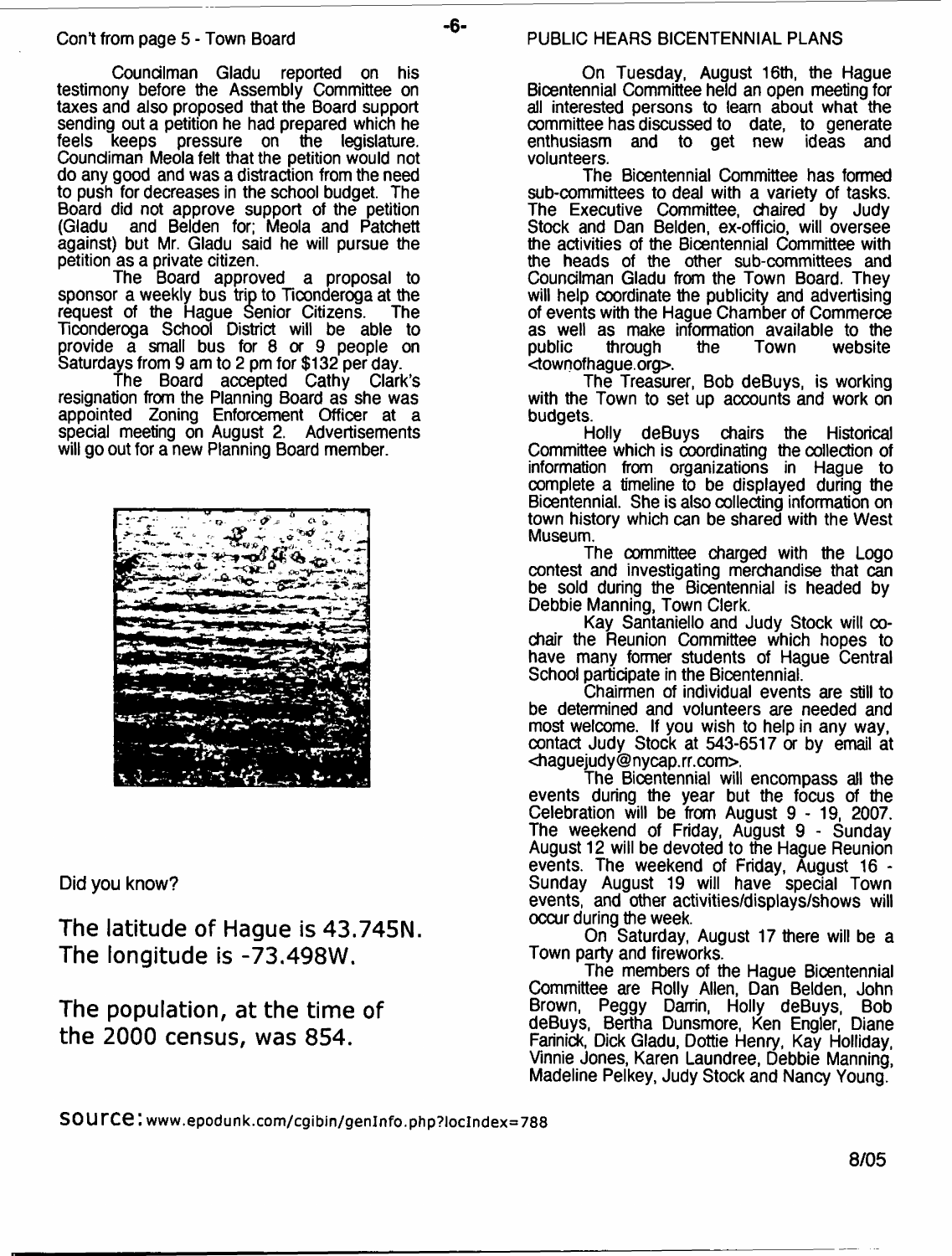# *-SOUNDINGS-*

 $-7-$ 

BORN: A boy, Sterling Robert, to Liz Monroe and Clive Foster, in Norfolk, VA. on June 22, 2005. Proud grandparents are Terry and Joyce (Monroe) Carawan. Both Liz and her mother are "natives" of Hague.

**BORN: A son, Nathan Joshua to Nathan and Lacey LaCourse at Saratoga Hospital. He joins his sisters Savannah and Kailey. Proud grandparents are Craig & Diane LaCourse, Hague and Lloyd and Vicki Boyea, Moriah.**

ENGAGED: Liz Monroe, Norfolk, VA, former resident of Hague, to Clive Foster, who is in the US Navy. They plan an early fall wedding and will be moving to Guam at the end of the year.

DIED: Augustus "Gus" Getta, a resident of Hague for 30 years, on July 27, 2005 in Lewes, DE. He is survived by his wife, Nancy, a former Hague rural mail carrier.

MEMORIAL SERVICE: **A memorial service celebrating the life of Arthur A. Anisansel will be held at Grace Memorial Union Chapel, Sabbath Day Point on Sunday, September 4, 2005 at 2:00PM.**

# *"CONGRATULATIONS ARE IN ORVER-*

#### JENNIFER GORDON

Jennifer, granddaughter of Stan and Jeanette (Fitzgerald) Gordon and grand-niece of Martha & Martin Fitzgerald, Sabbath Day Point, finished 1262 out of 2204 contestants (23% women) at the Ironman Triathlon Competition held in Lake Placid on July 24, 2005. Jennifer trained under Dawn de Merchant has recently earned her PhD from Springfield College.

#### DONNA BELDEN

Donna , daughter of Arthur and the late Joan Belden, has been voted Employee of the Month at the Glens Falls Price Chopper. Donna received a \$25 gift certificate and a pin as a reward for her hard work.

#### TED SANTANIELLO

Ted , son of Sal and Kathy Santaniello, Silver Bay, has been named the winner of the first-ever Duane Crammond Memorial Scholarship. The \$1,000 award goes to a Ti High graduate who participated in varsity cross country and/or track & field who attends college full-time. The scholarship is sponsored by the LaChute Road Runners Club of Ticonderoga. Ted has won numerous championships throughout his high school and college career. He will enter his senior year at Suny-Plattsburgh this fall.

If your child is entering grades 6, 7, or 8 at Ti Middle School, please call 585-7442, ext. 216, starting Monday, Aug. 29, 2005. Any students who finished 5th grade at Ti Elementary School in June are not considered new entrants.

Parents registering students should bring their last report card, proof of residency, social security number and student's student's immunization records. NYS law requres that students have completed polio, measles,<br>rubella, diptheria, tetanus and mumps rubella, diptheria, tetanus and mumps immunization before school entry. Parents must furnish school with a certificate of immunization.

#### SCHOOL TAX INFORMATION RELEASED

The Ticonderoga School District has released figures on the tax rates for the school taxes which will be due in September.

The tax rate for Hague will be \$9.666946 per thousand of assessed valuation. If your property is assessed at \$100,000 that is 100 times the rate or \$\$966.69. For a \$200,000 assessment the tax would be \$1933.38 and on property assessed at \$1,000,000 the tax will be \$\$9667.95.

The tax rate for Ticonderoga is \$9.916186 per thousand of assessed value. The tax on a \$100,000 property is \$991.62 and on a \$1,000,000 property it is \$9916.19.

The rate of 9.66 for Hague compares with a 2004 rate of 10.04. The rate of 9.91 for Ticonderoga compares with a 2004 rate of 10.67.



HAGUE HOME ASSESSED FOR \$425,ODD in 2005 will pay school tax of\$4108.45 in September.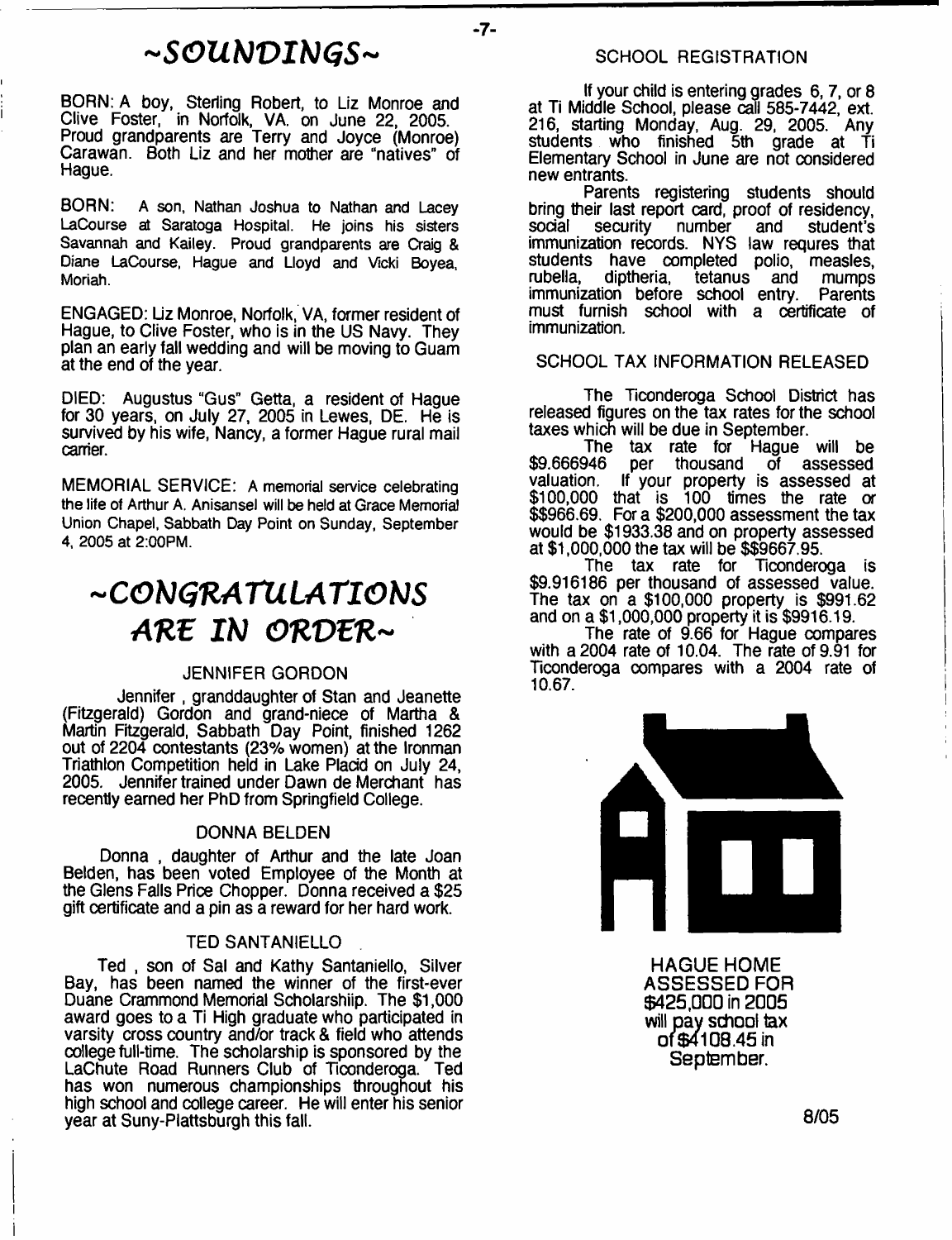-8-

• Use fertilizers and pesticides sparingly-or not at all. There are many alternatives to chemicals. Ask your retailer to carry low-or-zero phosphorous fertilizer.

• Test your soil approximately every three years in either spring or fall. To take the sample, take about 1/2 cup of soil each, from various locations throughout your yard. Mix these together to get a generalized sample for your yard. (Contact your county's office of the Cornell Cooperative Ext. for lab locations, [www.ccc.cornell.edu](http://www.ccc.cornell.edu)

• If soil conditions demand it, the use of low- (in the 2-<br>3% range) or no-phosphorous fertilizers is no-phosphorous recommended. Large amounts of phosphorous in runoff contribute to algal blooms in the lake, which make swimming and boating unpleasant, and is bad for the fish and other wildlife. A bag of 10-3-10 mixture means that the blend contains 10% nitrogen, 3% phosphorous and 10% potash.

• Healthy trees and shrubs do not require annual fertilization.

• Fertilizing in the spring is not necessary if you fertilized in the late fall. Fall fertilizing promotes deep rooting and hardy lawns. Wait to apply until the average daily temperature drops to about 50° F everyday at least for a week.

• There is a direct relationship between the height of the grass and the depth of the root system. Higher  $grass = deeper roots = healthcare, harder laws.$ 

Keep the grass length at about 3 inches. This is long enough to shade out some unwanted weeds, and to retain soil moisture through shading.

• Leave the lawn clippings on the lawn after mowing, or use a mulching mower. This helps to avoid some runoff, and can eliminate the need to fertilize by recycling nutrients.

• The most efficient time of day to water is early morning. Watering later in the day causes greater rates of evaporation meaning a greater need to water. Watering in the early evening does not leave enough time for the leaves to dry, and can promote disease on the lawn.

• Watering is only necessary when the first signs of wilt begin to appear.

•Deep, infrequent watering promotes deep root systems. Give the lawn about 1 inch of water when the first signs of wilt show.

• Water at a rate of 1/4 ro 1/2 in/hr. More than this will increase runoff and soil erosion.

• Overwatering can wash away soil and fertilizers

• Some native landscaping resources:

Xeriscape and Water Conservation Plants, from the Cornell Cooperative Ext.

Finger Lakes Landscapes: Landscaping for Water Quality in the Finger Lakes Region from the Cornell Coop. Ext.

Protected Native Plants of New York State, from the VI District Judges Council of Federated Garden Clubs of New York State, Inc.

• National Wildlife Foundation website; dick on "Your Yard" and then go to the "Native Plant Guide", [www.nwf.org](http://www.nwf.org)

Print resources are available from the Lake George Association.

**• Marcella Sembrich Opera Museum continues its summer programs on August 24 at t :30PM - Jeanne Robert Foster "Voice of the Adirondacks". Eileen Egan Mack in the personna of Jeanne R. Foster - \$5.00**

**August 28 at 3PM Mary Ann Me Cormick, Mezzo-soprano - An Afternoon of Arias and Songs -\$15.00**

**August 31 at 1:30PM - Leonid Makarov, young classical Russian pianist - \$7.00**

**- Lake George Land Conservancy's Nature Excursions and Events for 2005 continue on Sat. Sept. 10 - Cat Mountain Nature Hike, Bolton, 9AM - 4PM. Intensity: moderate/challenging. Bring lunch or snack and water.**

**• Fall foliage hike at Cat & Thomas Mountains Presen/e, Bolton, 10AM-2PM. Intensity: moderate/challenging. .**

**Events are free but space is limited. Donations are gratefully accepted. Call 518-644- 9673 for info, or email [ssmall@tnc.org](mailto:ssmall@tnc.org) to register.**



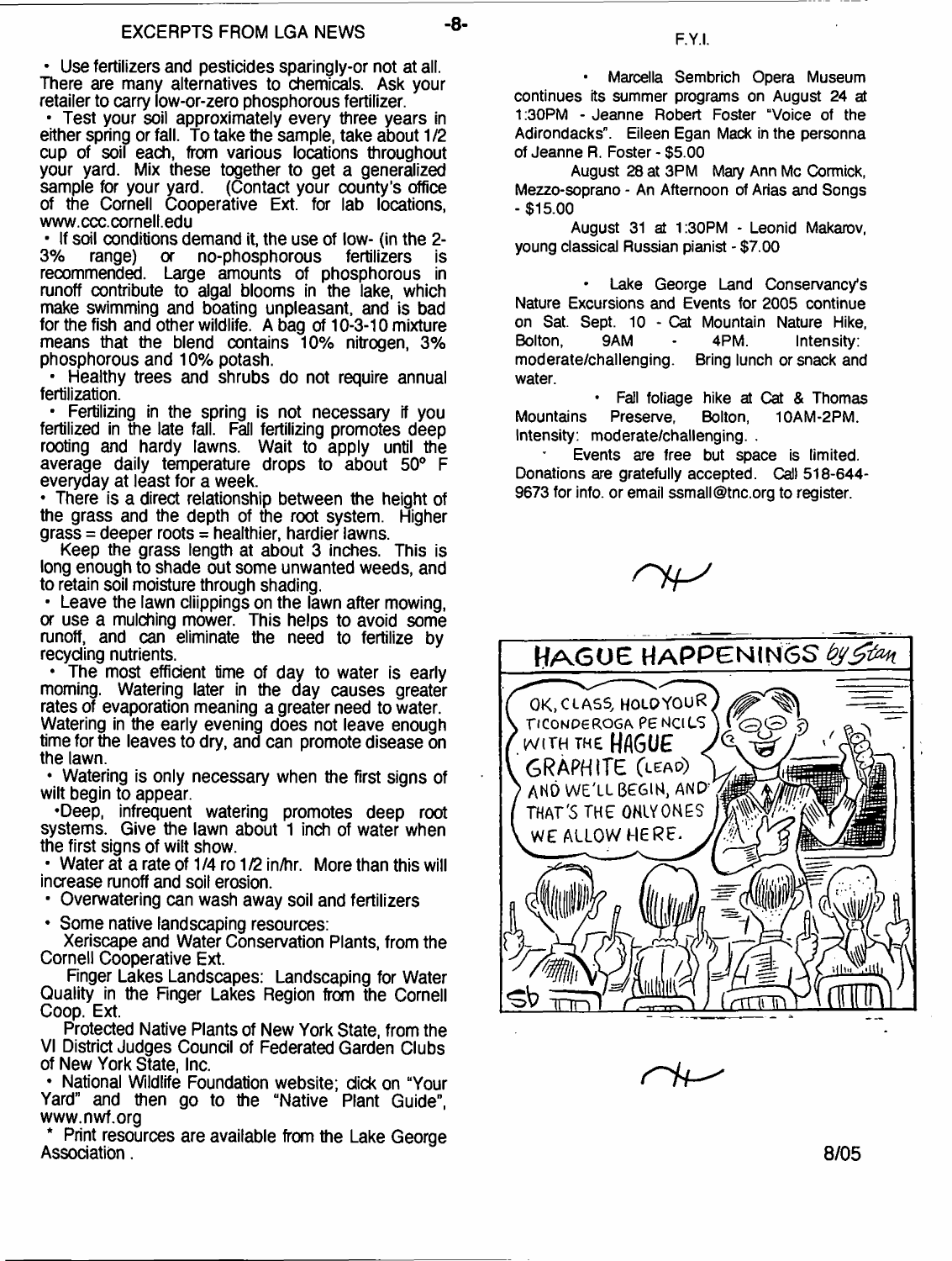# *NATURE NEWS*

# by Nancy Wotton Scarzello

### Queen Anne's Lace

The story goes that Queen Anne of England, who ruled from 1702 to 1714, enjoyed wearing lace on her dresses so much that she challenged her ladies-in-waiting to create a lace as finely designed as the flowers of the Daucus carota, or wild carrot, growing in her garden. She joined in the competition, won the contest and the flowers now bear her name. Lacily laid out in flat umbels of tiny white flower clusters, the flowers speak to us the oommon name of "Queen Anne's Lace" and are easily spotted along roadsides and fields in mid summer to October.

Scientists disagree whether the wild carrot developed into the cultivated variety we eat today or whether the cultivated had somehow escaped and gone wild. The two are closely related, that much they do agree on. Queen Anne's Lace has delicate fern-like leaves similar to that of the cultivated carrot, but the narrow tap root is noticeably different in that it grows very deep into dry soil in search of water and the interior of the root is white instead of yellow-orange. The smell of the broken root is reminiscent of carrot yet lacks the sweetness and delicious flavor of the cultivated. Over the centuries, the wild carrot has been used medicinally for many ailments including kidney problems, kidney stones, gas, gout and hiccups. The seeds have been used as contraception with questionable efficacy, and for essences and oils used in food flavoring.

Queen Anne's Lace is a biennial, growing the fem-like leaves and taproot in the first year, sending up the flowering stalk in the second, then completing its two year life span when the flowerhead curls inward and dries in the fall, forming what looks like a bird's nest, hence another common name for the plant  $\sim$  Bird's Nest. Another interesting feature is that although most of the flowers on the flowerhead are white, there is usually one in the very center that is deep purple, almost black. Legend has it that the Queen pricked her finger and that a drop of blood stained the lace, appearing on the flowers' center ever since.





The flowers are beautiful in arrangements and our family has combined them with the invasive purple loosestrife, goldenrod and other summer blossoms for two summer weddings and countless other events; The flowers can be oolored by sticking the stems in vases of water that have had vegetable food coloring added to them. Within six to eight hours the white lacy heads will turn pretty shades of colors for some whimsical bouquets and arrangements.

My mother taught us two ways to use the dried pressed flowers that she would make from the<br>fresh white flowerheads. By flowerheads. combining them with a few other pressed white flowers and arranged on black velvet for a beautiful lacy contrast, she then mounted and

framed the bouquets behind glass. The picture will last for many years if kept out of bright light. Another was to spray the pressed and dried flowers with spray starch and glue a fine white ribbon loop to hang them, like snowflakes, on our Christmas tree.

To grow Queen Anne's Lace in your sunny wildflower garden or field, dig the young first year plants, identified by their feathery leaves. Dig deep to get the entire taproot. Do this two years in a row since the plants are biennial and will only bloom the second year. They will selfsow after that or you can add to the garden by gathering the seed from the dried "bird's nest" and planting it in the fall.

#### WEATHER NOTES by Mary Lou Doulin

It's hot and has been consistently so all summer. Hot days and hot nights were common. According to the Northeast Regional Climate Center at Cornell University, it has been the hottest June and July recorded in major cities in our area.

August has continued that trend. Humidity has appeared alongside the heat and you all know that means very sticky. The dog days of summer were ahead ol schedule bringing all that sultry weather. The gardeners will appreciate the first rains of August that have come on this August 14. Although we have had ample amounts o1 precipitation early on in the season, until today we didn't have a drop for the month. So far it is a half an inch but it is a good gentle rain.

There is an expression that "when one has much to put in them, a day has a hundred pockets". And so it is living along Lake George. In spite of the excessive heat, this summer is teaming with pleasures. Beautiful Lake George and its restorative waters (80°) make any activity (especially swimming) in or around the water's edge a joy. Garden vegetables and stands locally are selling wonderfully fresh produce and in general, with all the additional activities of concerts, lectures, fairs and picnics, it's safe to say we are in high season.